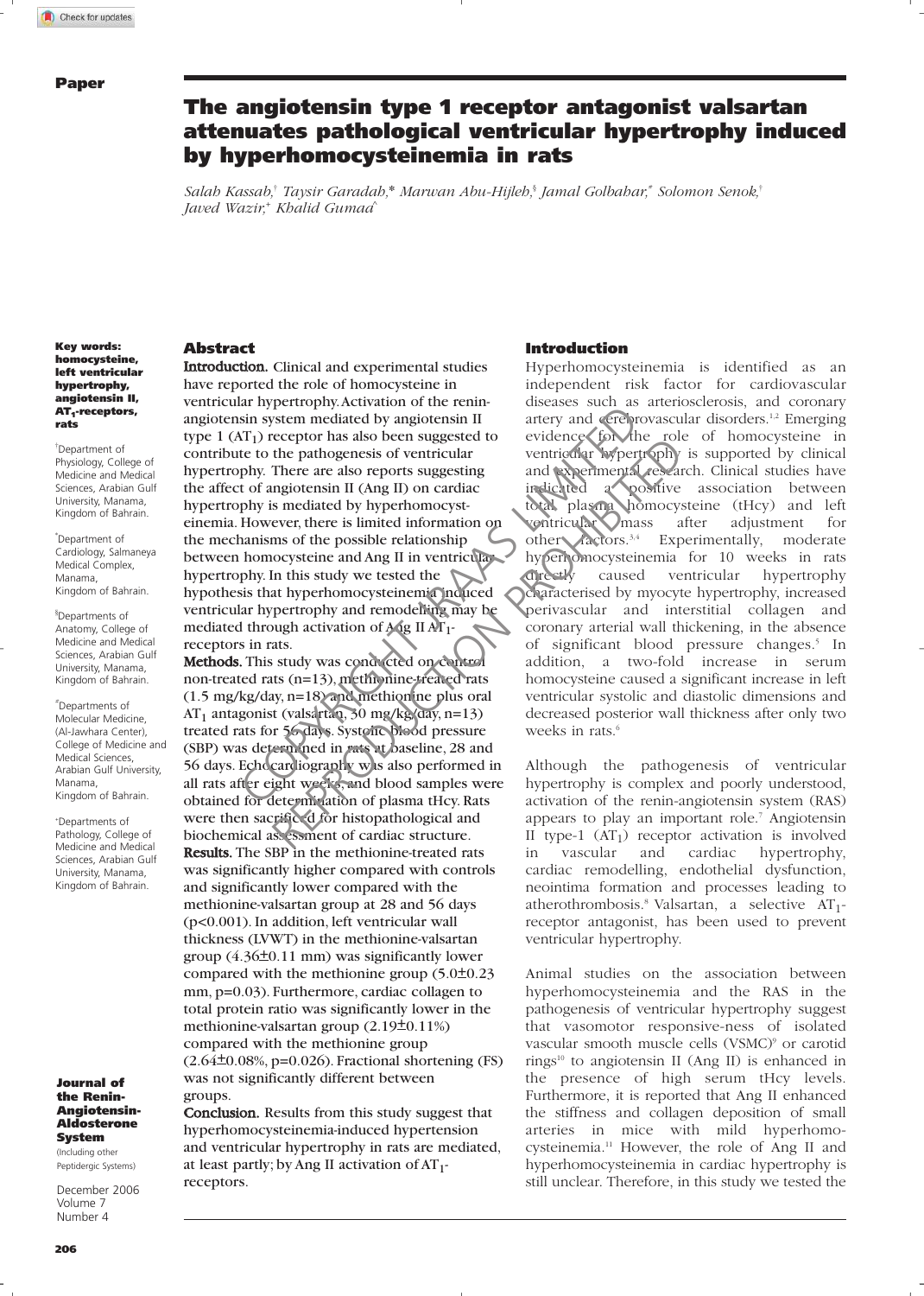### Paper

^Department of Biochemistry, College of Medicine and Medical Sciences, Arabian Gulf University, Manama, Kingdom of Bahrain.

Correspondence to: Prof Salah Eldin Kassab, Professor of Physiology, College of Medicine and Medical Sciences, Arabian Gulf University, PO Box 22979, Manama, Kingdom of Bahrain. Tel: +973 17 239703 Fax: +973 17 230730 E-mail: skassab@ agu.edu.bh

Accepted for publication 11th January 2007

*JRAAS* 2006;**7**:206–11

hypothesis that pathological changes induced by hyperhomocysteinemia may be mediated through the activation of  $AT_1$ -receptors in rats.

### Methods **Animal groups**

Male Fisher rats were divided into three groups: control non-treated (n=13), methionine-treated (n=18) and methionine plus valsartan-treated (n=13) groups. Animals were housed three per cage in a temperature-controlled room (23°C) with a 12:12-hour dark-light cycle and free access to food and water. The Institutional Animal Care and Use Committee at the College of Medicine and Medical Sciences, Arabian Gulf University approved all experimental procedures in this study.

# **Induction of hyperhomocysteinemia and administration of the AT<sub>1</sub> antagonist**<br>Hyperhomocysteinemia was induced

Hyperhomocysteinemia was induced by methionine (Sigma Chemical Co.) that was delivered in drinking water as we previously described.<sup>12</sup> The concentration of methionine (in water was adjusted to deliver 1.5 g/kg/day per ratbased on average water intake. Methioning is metabolized to produce homocysteine via S-adenosyl methionine and S-adenosyl homocysteine. In addition, methionine and its intermediate products can inhibit homocysteine methyltransferase and thereby block the metabolism of homocysteine, further reading to increased tHcy levels.<sup>13</sup> Valsartan (Diovan, Novartis Pharmaceuticals, Basel, Switzerland) was administered orally in drinking water at a concentration to deliver 30 mg/kg/day per rat. cardium (midway tricular ring) when<br>
terration of the AT<sub>1</sub> antagonist<br>
comocysteinemia and<br>
comocysteinemia was induced by venticles were share<br>
inne (Sigma Chemical Co.) that was **Ribular collagen.** C<br>
d in drinking wate **Example 1 Example 1 Example 1 Example 1 Example 1 Example 1 C (Sigma** chemical Co.) that was fighter collaged contrained the distribution of methionine in the previously and both  $\chi$  and  $\chi$  and  $\chi$  and

# **Measurement of arterial pressure in conscious rats**

Systolic pressures were measured by the tail cuff technique using an automated sphygmomanometer (Technical & Scientific Equipment, Kronberg, Germany). After proper conditioning for one week, rats were placed in individual restrainers during pressure measurements. Three pressure readings were recorded and the data were displayed and averaged on a computer program.

## **Echocardiography**

After eight weeks, echocardiography was done in the three groups under anaesthesia with a ketamine/xylazine mixture (60 mg/5 mg/kg/rat) administered intraperitoneally as previously described.<sup>6</sup> The ventral thorax was shaved and covered with an ultrasonic transmission gel and measurements were carried out using HP 4500 Sono echocardiogram system using a 12 MHz transducer. Measurements were utilised to image the left ventricle (LV) in the short-axis view. Interventricular septum thickness (IVS), posterior

LV wall thickness (PW), and LV end-diastolic dimension (LVEDD) were measured at the end of diastole and LV end-systolic dimension (LVESD) was measured at the end of systole using visual frame analysis. LV wall thickness (LVWT) was calculated as IVS+PW and LV fractional shortening (FS) was calculated as (LVEDD-LVESD)/LVEDD. All measurements are expressed as  $\pm$  standard error of the mean (SEM) of three determinations and performed by a cardiologist who was blinded with regard to the treatments.

### **Histomorphometric analysis**

Histomorphometric analysis was carried out according to the method previously described.<sup>5</sup> Briefly, horizontal sections of ventricular myocardium (midway between apex and atrioventricular ring) were fixed in 10% neutral buffered formalin and embedded in paraffin. Serial sections (5 µm) including both left and right ventricles were stained with *picrosirius red* for fibrillar collagen. Coronary arteriolar remodelling and both perivascular and interstitial collagen volume fraction were then estimated. Images were taken through an Olympus BX 41 microscope with a digital camera (DP 12) and were then analyzed using NIH Image software provided by National Institute of Health (http://rsb.info.nih.gov/nih-image/). Quantitative assessment of collagen was expressed as the percentage of red area in each screen. At least four areas were examined in each heart.

# **Spectrophotometeric assessment of cardiac collagen**

This method is based on the selective binding of Sirius red with collagen and of fast green with non-collagen protein.<sup>14</sup> Briefly, the paraffinembedded tissue was cut in 15 μm sections, and the deparaffinised sections were subsequently treated with a saturated solution of picric acid in distilled water containing 0.1% fast green FCF and 0.1% Sirius red F3BA. After several washes of unbound dyes with de-ionised water, the dyes were eluted with NaOH-methanol and absorbencies were measured in a spectrophotometer at 540 nm and 605 nm (corresponding to the maximum absorbencies of Sirius red and fast green, respectively). An estimate of collagen content, expressed as a percentage of total protein, was obtained using a previously described formula.<sup>15</sup>

### **Statistical analysis**

All data in this study were analyzed using SPSS version 13.0 and presented as means ±SEM. Oneway analysis of variance (ANOVA) and post hoc multiple comparison (Tukey HSD) were employed to determine the significant differences in SBP, echocardiogram and histopathological parameters between and within three groups of

Journal of the Renin-Angiotensin-Aldosterone System (Including other

Peptidergic Systems)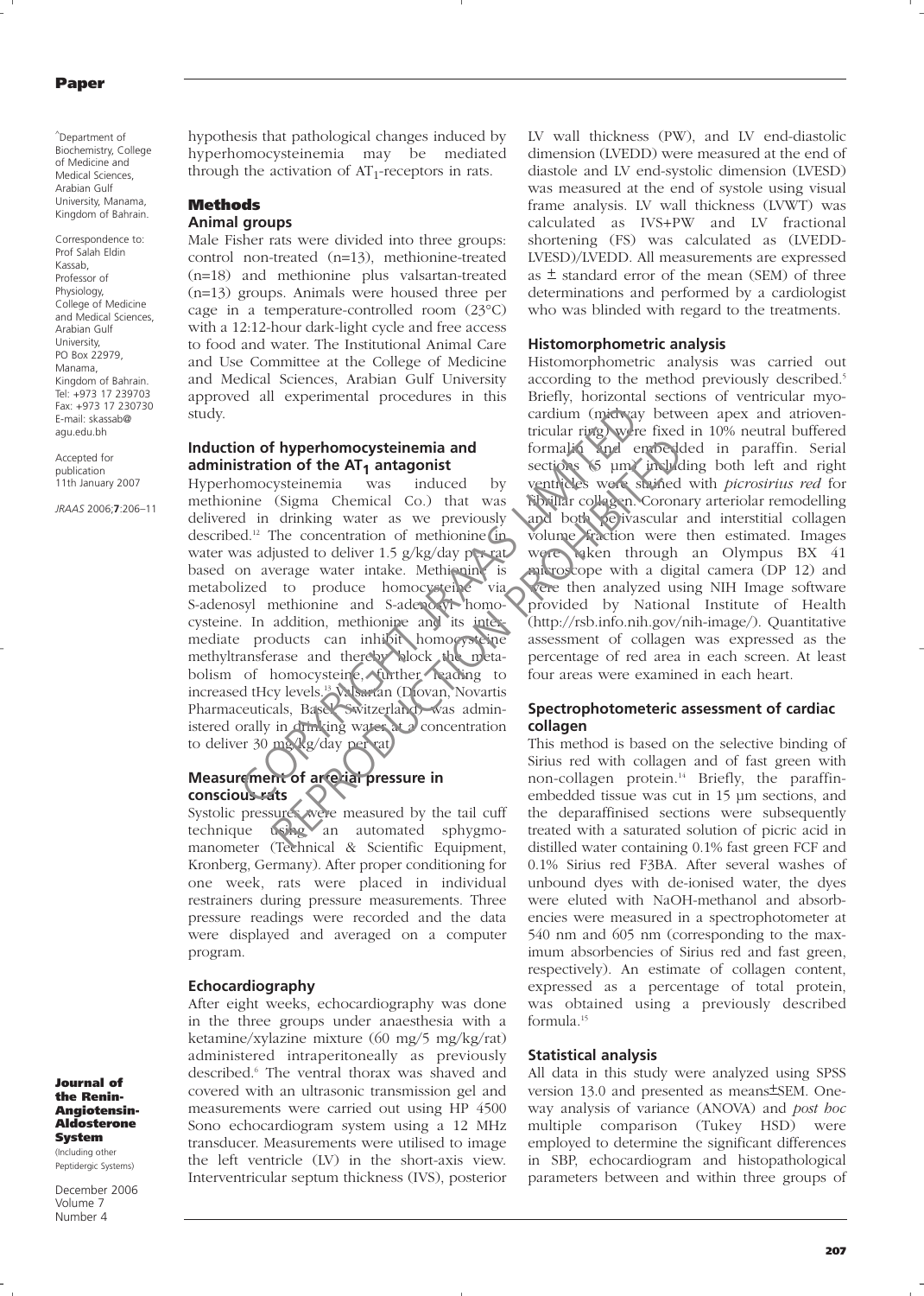### **Table 1**

Echocardiographic measurements in control (n=13), methionine (n=18) and methionine plus valsartan-treated (n=13), rats after 56 days.

|                        | <b>IVS</b><br>(mm) | <b>PW</b><br>(mm) | <b>LVWT</b><br>(mm) | FS<br>$(\% )$  |
|------------------------|--------------------|-------------------|---------------------|----------------|
| Control                | 1.81±0.04          | $1.91 \pm 0.15$   | $3.72 \pm 0.11$     | 24.86±3.06     |
| <b>Methionine</b>      | $2.49\pm0.09*$     | $2.51\pm0.15*$    | $5.00 \pm 0.23*$    | 36.03±3.65     |
| Methionine + valsartan | $2.19 \pm 0.06$ †* | $2.17 \pm 0.08$ + | 4.36±0.11+          | 40.60 ± 5.01 + |

Data are expressed as mean  $\pm$  SEM.  $* = p \lt 0.05$  compared with controls,  $t = p \lt 0.05$  compared with methionine group. IVS = interventricular septum, PW = posterior wall of left ventricle, LVWT = left ventricular wall thickness, FS = fractional shortening.



valsartan treated groups

control, methionine and methionine-valstarten treated rats, respectively. A p value <0.05 was considered to be statistically significant. s atistically significant.

### **Results**

# **Serum homocysteine**

Serum tHcy concentrations were significantly higher in both the methionine  $(21.67\pm5.82 \text{ µmol/L})$ and methionine-valsartan (21.71±5.30) groups compared with the control group  $(8.42 \pm 1.56)$ μmol/L, p=0.02) after oral methionine administration at a dose of 1.5 g/kg/day for 56 days.

### **Systolic pressure**

The SBP recorded in the three groups of rats at baseline, 28 days and 56 days is illustrated in figure 1. ANOVA showed that systolic blood pressure (SBP) was not significantly different between the three groups at baseline. However, SBP was significantly higher after 28 and 56 days in the methionine-treated group compared with baseline values (p=<0.001). In addition, in post hoc within group analysis, after 28 days the SBP was significantly higher in the methionine group compared with the methionine-valsartan group  $(p=<0.001)$  but not the control group  $(p=0.261)$ . However, after 56 days SBP was significantly higher in the methionine-treated group compared with the controls (p=0.008) and even more significantly higher than in the methioninevalsartan treated group (p=<0.001).

Table 1 shows the 2D echocardiographic parameters in the methionine and methioninevalsartan groups. Compared with controls, PW and LVWT were significantly higher in the methionine group (p<0.05 in all the variables). In contrast, IVS was marginally higher (p=0.04) in the methionine-valsartan group while other parameters were not significantly different from controls. In addition, IVS, PW and LVWT were significantly lower in the methionine-valsartan compared with the methionine group (p<0.05). No significant differences in FS were found between the three groups.

### **Ventricular weights**

ANOVA showed that ventricular weight and ventricular/body weight ratio were significantly higher in the methionine treated group compared with controls and the methionine-valsartan treated group  $(p=0.04)$ . In addition *post hoc* analysis showed that compared with the methionine group, ventricle weights and ventricle/body weight ratios were significantly lower in the methionine-valsartan group by 15.4% and 11.6%, respectively (p=0.03 in each).

### **Assessment of cardiac remodelling**

Picrosirius-stained histopathological sections from the left ventricles taken from control (A & B), methionine-treated (C & D) and methioninevalsartan (E & F) groups are illustrated in figure 2. In the methionine-treated group, interstitial and perivascular collagen and arteriolar wall thickness were increased compared with controls. Treatment with valsartan attenuated the increase in both interstitial and perivascular collagen. The numerical analysis of histopathological parameters

Journal of the Renin-Angiotensin-Aldosterone System (Including other

Peptidergic Systems)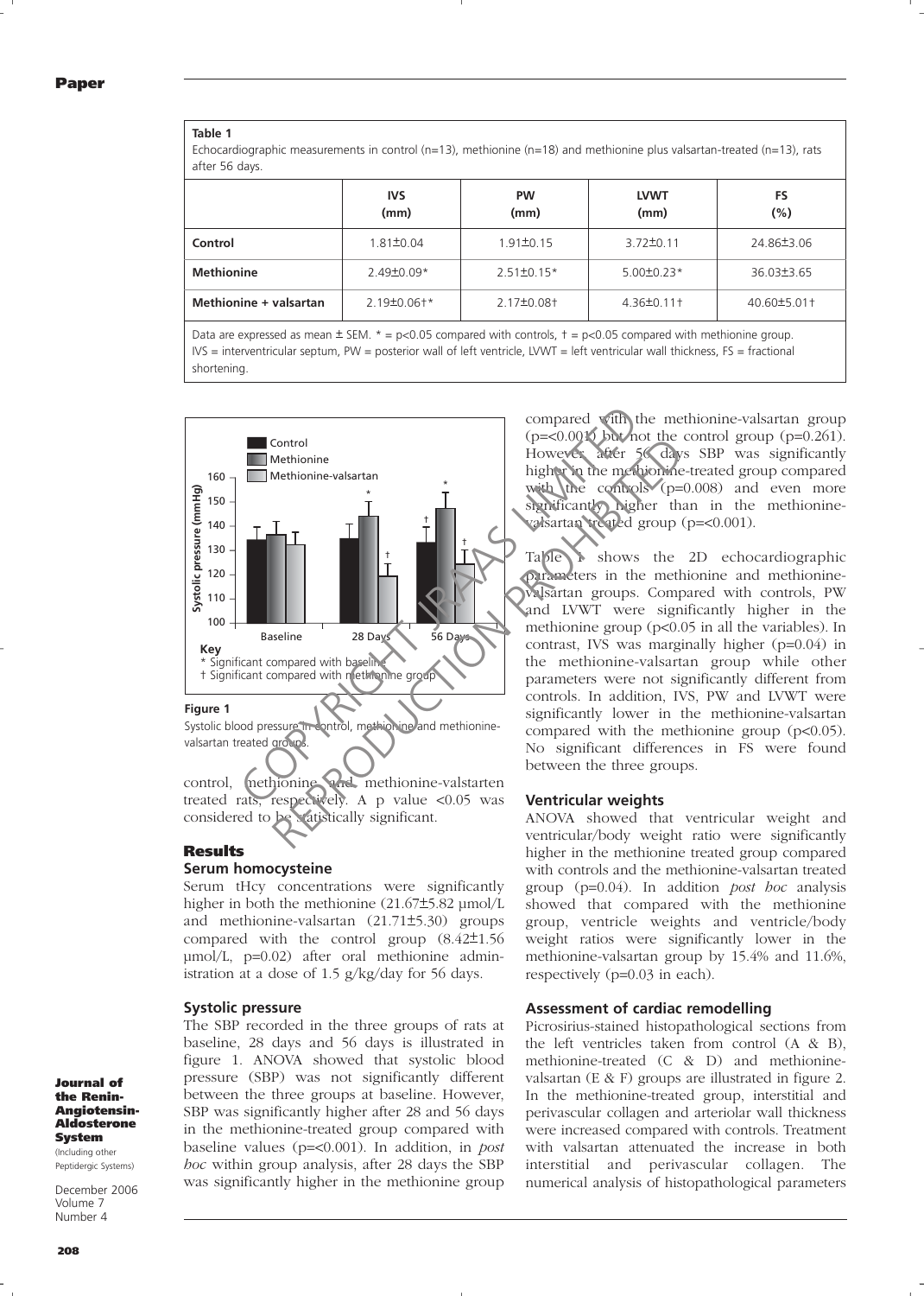### **Table 2**

Biometric and histopathological findings in control (n=13), methionine (n=18) and methionine valsartan-treated (n=13) rats after 56 days.

| <b>Parameter</b>                     | Control         | <b>Methionine</b> | Methionine + valsartan   |
|--------------------------------------|-----------------|-------------------|--------------------------|
| Body weight (g)                      | 255.4±13.5      | 258.0±11.0        | 246.0±12.1               |
| Ventricle weight (mg)                | 336.1±29.5      | 463.8±31.7*       | 392.3±24.1*†             |
| Ventricle wt/body wt ratio (mg/g)    | $1.32 \pm 0.07$ | $1.80 \pm 0.08*$  | 1.59±0.07*†              |
| Perivascular collagen                | $1.15 \pm 0.14$ | $2.09\pm0.18*$    | $1.57\pm0.14*$           |
| Interstitial collagen (%)            | $1.23 \pm 0.18$ | $1.85 \pm 0.12*$  | $1.42 \pm 0.15 \times +$ |
| Collagen/total protein (%)           | $1.54 \pm 0.16$ | $2.64\pm0.08*$    | $2.19\pm0.11*$           |
| Coronary arteriole media/lumen ratio | $2.15 \pm 0.22$ | $3.21 \pm 0.39*$  | $2.86 \pm 0.35$          |

Data are expressed as mean±SEM. Perivascular collagen is expressed as ratio of collagen to luminal surface area.

 $* = p<0.05$  compared with control group and  $t = p<0.05$  compared with the methionine group.





is outlined in table 2. Perivascular and interstitial collagen were significantly lower in the methionine-valsartan compared with the methionine group (p=0.04 & 0.05, respectively). Furthermore, spectrophotometrically-assessed ventricular collagen/total protein was significantly lower in the methionine-valsartan compared with the methionine treated group  $(2.19\pm 0.11\%$  versus  $2.64\pm0.08\%$ , respectively, p=0.03).

### the Renin-Angiotensin-Aldosterone System

(Including other Peptidergic Systems)

Journal of

December 2006 Volume 7 Number 4

**Discussion** 

This study examined the role of angiotensin  $AT_{1}$ receptors on structural and functional cardiac changes in hyperhomocysteinemic rats. Serum tHcy concentrations were increased by

approximately 2.5-fold in both methionine and methionine-valsartan-treated groups after 56 days. This was associated with a significant increase in arterial pressure, ventricular hypertrophy and increased cardiac collagen deposition in methionine-treated rats. However, these pathological changes were significantly attenuated in methionine-valsartan treated rats.

The results from this study are consistent with animal and clinical studies indicating that homocysteine may play an important role in hypertension. Long-term administration of a high methionine diet in minipigs<sup>16</sup> and rats<sup>17</sup> resulted in hypertension and vascular pathological changes, although other studies suggest that increasing serum tHcy by two-fold, for six weeks,<sup>5</sup> or five-fold for 10 weeks<sup>13</sup> failed to cause a significant increase in arterial pressure in rats. Clinical studies also indicated a positive relationship between hyperhomocysteinemia and hypertension.<sup>18</sup> The findings from this study that SBP in methionine-valsartan-treated rats was significantly lower compared with methioninetreated group indicate that activation of angiotensin system is one of the mechanisms involved in homocysteine-mediated hypertension. However, other mechanisms by which homocysteine can promote hypertension include decreasing endothelial production of nitric oxide (NO), inducing accumulation of the endogenous NO synthase inhibitor asymmetric dimethylarginine, lowering NO bioactivity through induction of oxidative stress and increasing the arterial stiffness.<sup>19</sup> Further studies would be required to separate RAS-mediated and non-mediated effects on hyperhomocysteinemiainduced hypertension.

The finding that hyperhomocysteinemia induces an increase in LVWT and collagen deposition in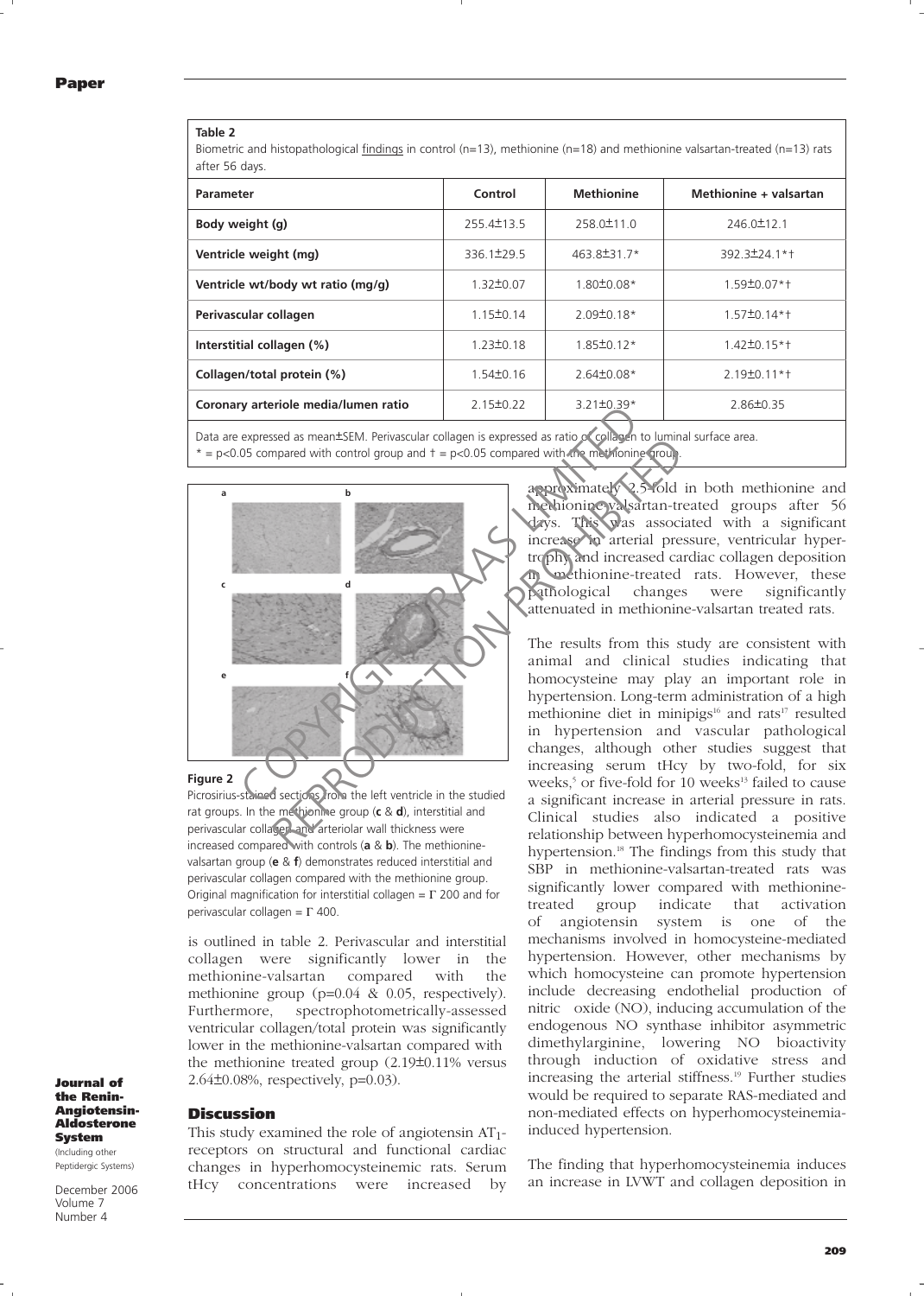rats is consistent with previous experimental studies suggesting that hyperhomocysteinemia may be directly involved in the development of ventricular hypertrophy and cardiac remodelling.<sup>5,6</sup> We further demonstrated that  $AT_1$ -receptor antagonism significantly reduced the increase in LVWT and collagen content in hyperhomocysteinemic rats. This attenuation in cardiac collagen deposition with  $AT_1$ -receptor antagonism is unlikely to be mediated through altering the homocysteine metabolic pathway since both methionine and methionine-valsartan groups developed comparable levels of hyperhomocysteinemia. These results suggest that activation of Ang II, through  $AT_1$ -receptors, appears to play a role in the cardiac hypertrophy in hyperhomocysteinemic rats. However, an alternative explanation could be that the blunted blood pressure elevation observed in valsartan treated rats is responsible for the attenuation of cardiac enlargement because of haemodynamic mechanisms independent of the role of RAS in methionine induced LVH. Further studies to dissect the role of haemodynamic and nonhaemodynamic factors in hyperhomocysteinemia induced ventricular hypertrophy would be required.

The interactions between homocysteine and angiotensin II in the cardiovascular system have been previously examined. Hyperhomocysteinemia enhances vascular responsiveness to Ang II in isolated aortic VSMC<sup>9</sup> and carotid rings.<sup>10</sup> On the other hand, Ang II enhances the homocysteine-induced contraction of cardiac rings chemically denuded of endothelium<sup>20</sup>, and also enhances the stiffness and collagen deposition of small arteries in mice with mild hyperhomocysteinemia. Studies by Miller et al.<sup>21</sup> indicated that chronic hyperhomocysteinemia in rats is associated with increased collagen and transforming growth factor-β (TGF-β) in cardiac tissues along with endocardial endothelial dysfunction. TGF-β. has been shown to increase the synthesis of angiotensin-converting enzyme  $(ACE)$  in rat cardiac fibroblasts.<sup>22</sup> Furthermore, homocysteine may modulate the Ang II signalling linked to gene transcription.<sup>23</sup> The interactions between homocysteine, Ang II,  $AT_1$ -receptors, ACE and TGF-β still require further elucidation in future research. Examera and the state of the state of the state of the state of the state of the attenuation of the attenuation of the attenuation of the mechanism independent of the role of the mechanism independent of the role of the me The mediation of the activity of cardiac mediation in the activation in the activation in the effection contains independent of the role of haemo-<br>
enlargement because of haemo-<br>
enlargement of the role of the solution of

In this study, despite the increased interstitial and perivascular collagen in hyperhomocysteinemia, FS was within normal limits. Therefore, hyperhomocysteinemia for 56 days may be associated with compensated ventricular hypertrophy either due to increasing cardiomyocyte size or compensatory neurohumoral control mechanisms. Similar observations were reported in rats with hyperhomocysteinemia for 10 weeks, despite the presence of diastolic dysfunction.<sup>5</sup> In

addition, recent clinical studies also reported a positive association between systolic function and hyperhomocysteinemia in patients with a high risk of coronary artery disease.<sup>24</sup> Long-term experimental studies are required to address the changes in systolic function in models of hyperhomocysteinemia. In addition, the role of Ang II in diastolic dysfunction associated with hyperhomocysteinemia remains to be studied.

# Conclusion

In conclusion, the present study demonstrates that moderate hyperhomocysteinemia causes hypertension and pathological ventricular hypertrophy. These cardiovascular changes were significantly attenuated by blocking Ang II  $AT_1$ receptors. These data indicate that Ang II, through AT<sub>1</sub>-receptors, plays an important role in mediating the hypertension and ventricular hypertrophy in rats with hyperhomocysteinemia.

# Acknowledgements

We gratefully acknowledge Mr A. Rahman M. Osman for excellent assistance in preparing the histology slides. We thank also Mr Hani Al-Shaikh for providing technical help throughout the whole experimental protocol. This work was supported by a local grant from the College of Medicine and Medical Sciences, Arabian Gulf University, Kingdom of Bahrain.

### References

1. Boers GH. Mild hyperhomocysteinemia is an independent risk factor of arterial vascular disease. Semin Thromb Hemost 2000;26:291-5.

2. Refsum H, Ueland PM, Nygard O, Vollset SE. Homocysteine and cardiovascular disease. Annu Rev Med 1998;49:31-62.

3. Blacher J, Demuth K, Guerin AP et al. Association between plasma homocysteine concentrations and cardiac hypertrophy in end-stage renal disease. J Nephrol 1999;12:248-55.

4. Sundstrom J, Sullivan L, Selhub J et al. Relations of plasma homocysteine to left ventricular structure and function: the Framingham Heart Study. Eur Heart J 2004;25:523-30.

5. Joseph J, Joseph L, Shekhawat NS et al. Hyperhomocysteinemia leads to pathological ventricular hypertrophy in normotensive rats. Am J Physiol Heart Circ Physiol 2003;285:H679-86.

6. Walker E, Black J, Parris C et al. Effect of experimental hyperhomocysteinemia on cardiac structure and function in the rat. Ann Clin Lab Sci 2004;34(2):175-80.

7. Dahlof B. Left ventricular hypertrophy and angiotensin II antagonists. Am J Hypertens 2001;14:174-82.

8. Kaschina E, Unger T. Angiotensin  $AT_1/AT_2$  receptors: regulation, signalling and function. Blood Press 2003;12:70-88.

9. Mujumdar VS, Hayden MR, Tyagi SC. Homocyst(e)ine induces calcium second messenger in vascular smooth muscle cells. J Cell Physiol 2000;183:28-36.

10. Bonaventura D, Tirapelli CR, Haddad R, Hoehr NF,

Journal of the Renin-Angiotensin-Aldosterone System

(Including other Peptidergic Systems)